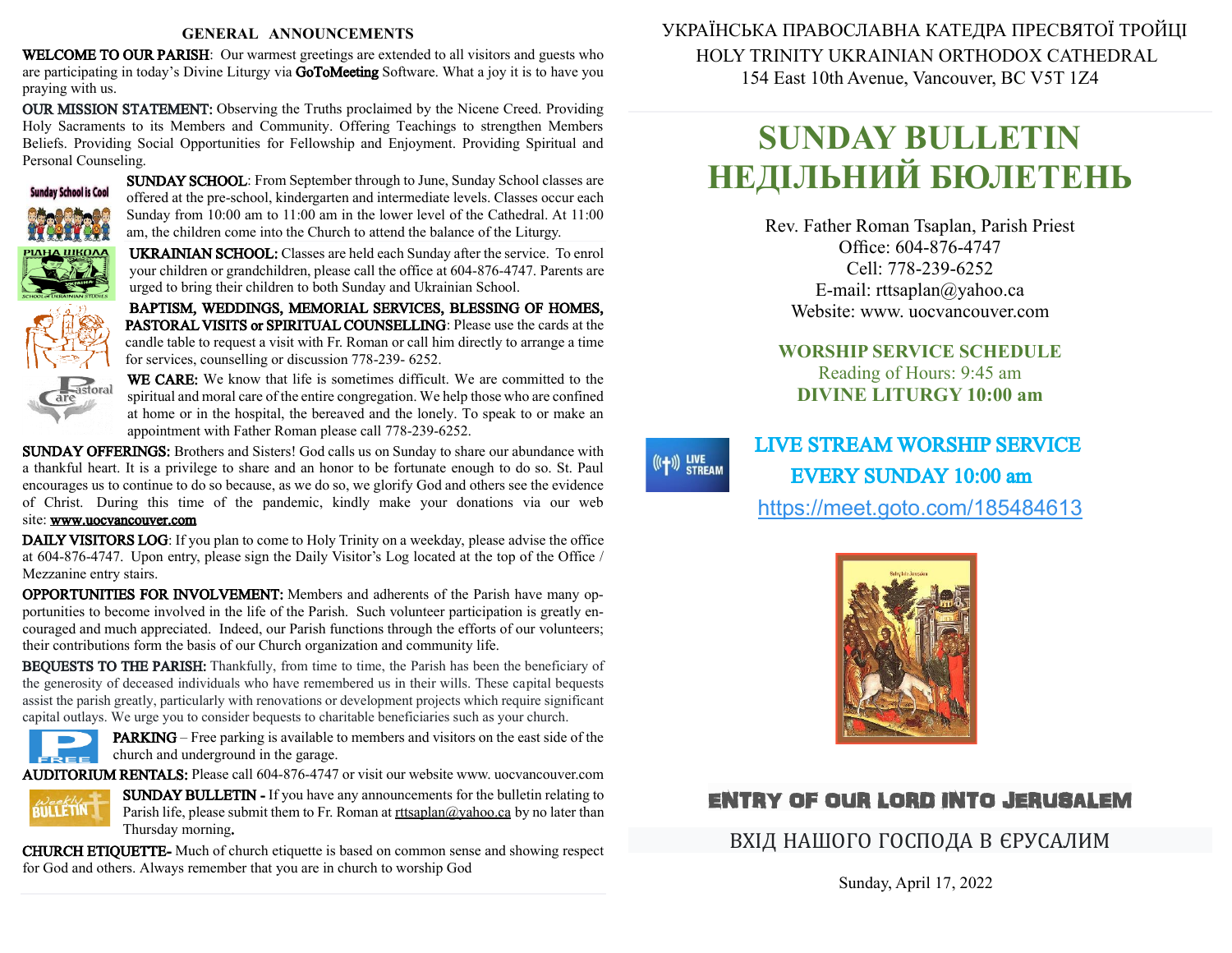

# OUR JOURNEY TO PASCHA **GREAT LENT**





# Scripture Readings<br>Epistle

 Epistle Rejoice in the Lord always. Again, I will say, rejoice! Let your gentleness be known to all men. The Lord is at hand. Be anxious for nothing, but in everything by prayer and supplication, with thanksgiving, let your requests

be made known to God; and the peace of God, which surpasses all understanding, will guard your hearts and minds through Christ Jesus. Finally, brethren, whatever things are true, whatever things are noble, whatever things are just, whatever things are pure, whatever things are lovely, whatever things are of good report, if there is any virtue and if there is anything praiseworthy – meditate on these things. The things which you learned and received and heard and saw in me, these do, and the

God of peace will be with you. (Philippians 4:4-9)

# **Gospel**

Then, six days before the Passover, Jesus came to Bethany, where Lazarus was who had been dead, whom He had raised from the dead. There they made Him a supper; and Martha served, but Lazarus was one of those who sat at the table with Him. Then Mary took a pound of very costly oil of spikenard, anointed the feet of Jesus, and wiped His feet with her hair. And the house was filled with the fragrance of the oil. But one of His disciples, Judas Iscariot, Simon's son, who would betray Him, said, why was this fragrant oil not sold for three hundred denarii and given to the poor? This he said, not that he cared for the poor, but because he was a thief, and had the money box; and he used to take what was put in it. But Jesus said, "Let her alone; she has kept this for the day of My burial. For the poor you have with you always, but Me you do not have always." Now a great many of the Jews knew that He was there; and they came, not for Jesus' sake only, but that they might also see Lazarus, whom He had raised from the dead. But the chief priests plotted to put Lazarus to death also, because on account of him many of the Jews went away and believed in Jesus. The next day a great multitude that had come to the feast, when they heard that Jesus was coming to Jerusalem, took branches of palm trees and went out to meet Him, and cried out: "Hosanna! 'Blessed is He who comes in the name of the LORD!' The King of Israel!" Then Jesus, when He had found a young donkey, sat on it; as it is written: "Fear not, daughter of Zion; behold, your King is coming, sitting on a donkey's colt." His disciples did not understand these things at first; but when Jesus was glorified, then they remembered that these things were written about Him and that they had done these things to Him. Therefore, the people, who were with Him when He called Lazarus out of his tomb and raised him from the dead, bore witness. For this reason, the people also met Him, because they heard that He had done this sign. **(John 12:1-18)** 

### TODAY`S ANNOUNCEMENTS

WELCOME TO OUR PARISH: Our warmest greetings are extended to all visitors and guests who are participating in today's Divine Liturgy. What a joy it is to have you praying with us.



SUNDAY IS THE LORD'S DAY: We believe that attending the services and practicing Spirituality adds Hope, Meaning and Motivation to our Life. LET US COME AND WORSHIP HIM.



TODAY we celebrate together one of the great feasts of the Church calendar - the feast of Palm Sunday. This is a moveable Christian feast which always falls on the Sunday before Easter. The feast commemorates an event reported by all four Canonical Gospels Mark 11:1-11, Matthew 21:1-11, Luke 19:28-44, and John 12:12-19: the triumphal entry of Jesus into Jerusalem in the days before his Passion. To mark this special

day in our church calendar and to observe our religious tradition, WILLOW BRANCHES will be Blessed at the end of today's liturgy.



PRAY FOR UKRAINE: This is a fervent call to prayers by us all in response to the tragic events unfolding in our ancestral homeland. We are all called to pray the Akathist to Our Lord Jesus Christ, the Akathist for the Protection of the Mother of God, and the Akathist to St. Michael

the Holy Archangel.



PRAYERS FOR HEALTH: We shall offer prayers for the health and well-being of: Donna Sviatkevych Igor, Tetiana and Maria Kolesnyk, Таня Сафронова, Nancy Worobets, Gordon Lockhart, Irena Raviv, Amelia and William Chucko. Stella Shulhan, Anna Khyzhniak, Liz Kaminsky, Harry Smith, Lynne Blake, John Sotnyk, Rev. Oleh and

Dobr. Maria Krawchenko. John, Natalka, Julia, Katherine, Andrew and Alexander Mayba. Oles, Lesia, Luba, Kolya, Lena, Yurij and Volodymyr Pawlyshyn.

GET WELL to our Parishioners who are ill and recuperating. Our thoughts and prayers are with you always, may you get well very soon. Please let Father Roman know of anyone who is ill or needing prayers.

VENERATION OF THE CROSS: Everyone is welcome to receive the blessing at the end of the Divine Liturgy.



FELLOWSHIP HOUR: Everyone attending the service is cordially invited to join in Fellowship Coffee Hour, in the Auditorium, immediately following the Liturgy. Covid protocols will be observed



LENTEN NECESSITIES: Increased Prayer; Fasting; Repentance and a sincere Confession; Works of Love and Generosity; Mutual Forgiveness. HOW HAVE YOU DONE?